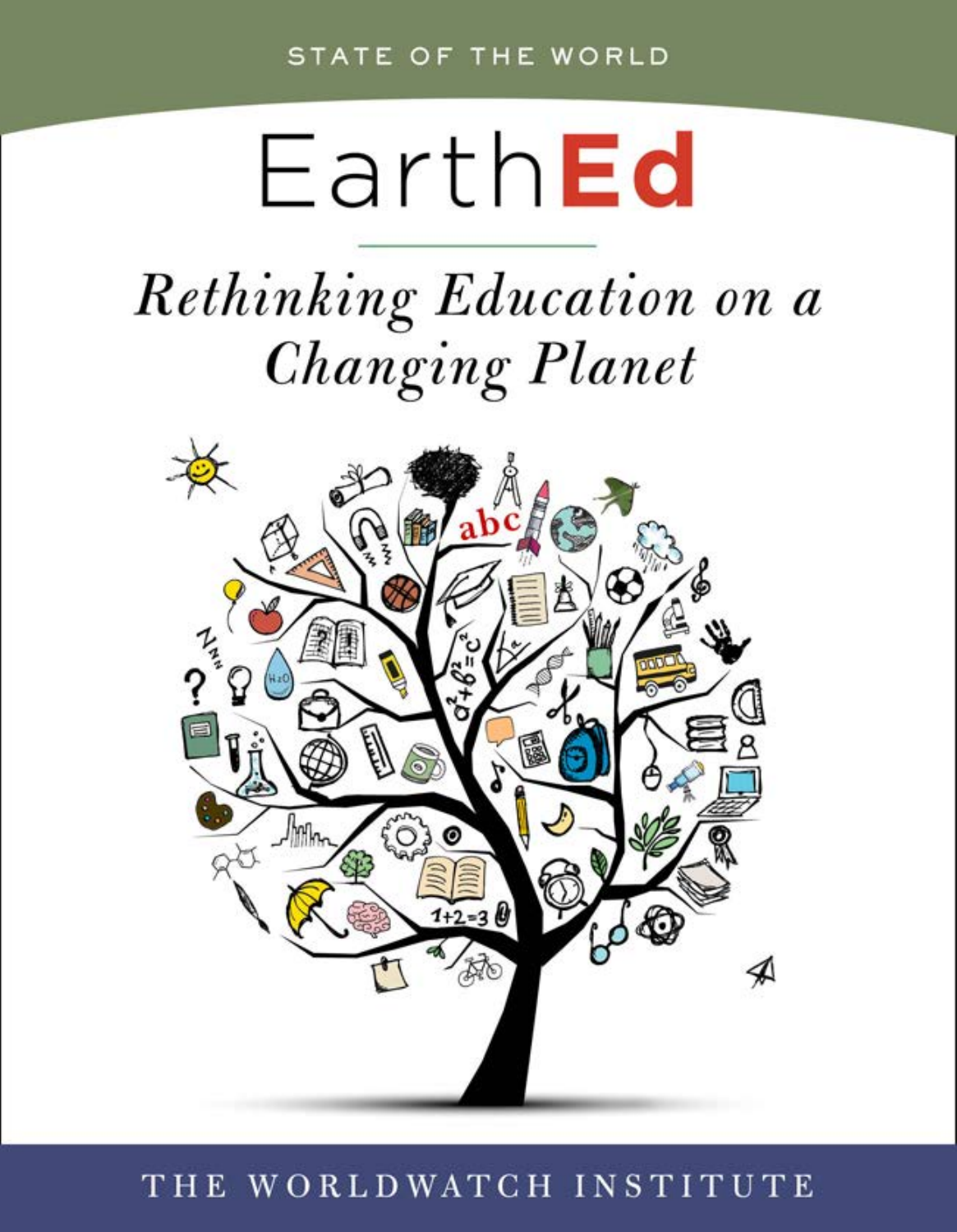# Outdoor School for All: Reconnecting Children to Nature

#### *David Sobel*

One of the salient problems facing us today is children's alienation from the natural world. They are too creeped out to touch earthworms, they don't know where their food comes from, and they are afraid to walk in the forest alone. Or, if they are walking in the forest, they can't see the forest for their iPhones. We, and our children, are easily seduced by the panoply of digital treats. It is so much easier to be a couch potato than to plant potatoes. The result is that twenty-first-century children spend eight hours a day interacting with digital media, and only thirty minutes a day outside.<sup>1</sup>

When interviewed about their computer use about fifteen years ago, children in Putney, Vermont, described how this happened. One girl sheepishly admitted: "Before we had a computer, I used to read a lot and go outside more to be in the neighborhood. Now, it's so easy to go exploring on the computer, it's like it's too much work to go outside." Another boy agreed: "I'll be playing a really cool computer game, and I'll think, 'Wow, it's beautiful outside, I should really go outside.' But I can't stop myself from playing—it's kind of like I'm addicted." A third student summarized: "For me, I learned to love nature before I did computers, and so it doesn't really affect me. But if I started to use computers when I was really young, it might have kept me from getting into nature." Today, the computerization of childhood is so complete that not even this level of awareness exists for most children.<sup>2</sup>

What's to be done? Numerous overlapping educational initiatives hold promise for reconnecting children and nature. At one extreme, a U.S. public television program on "The Future of Education in the 21st Century" was

**David Sobel** is the author of eight books on childhood and nature and is senior faculty in the Education Department at Antioch University New England in Keene, New Hampshire.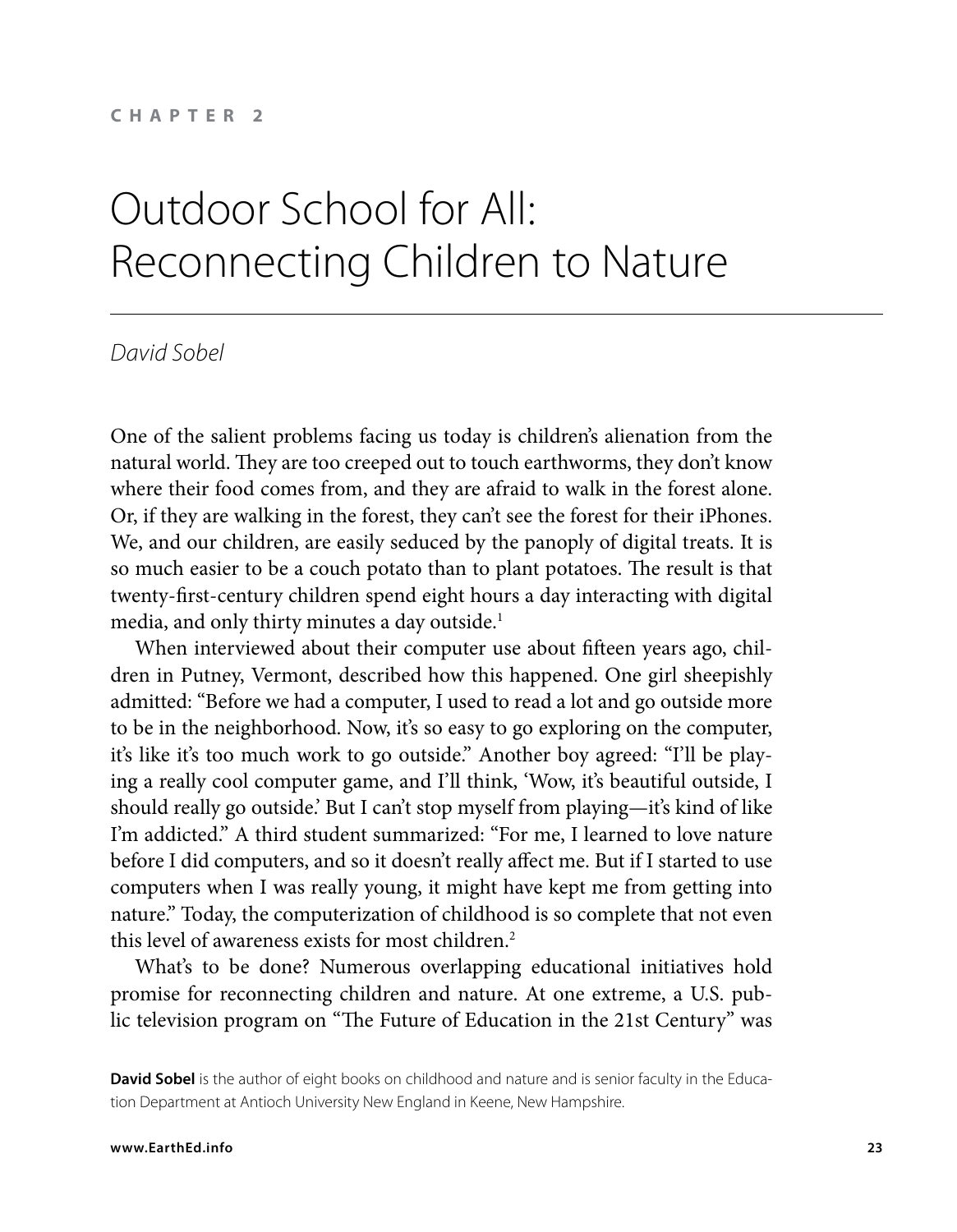giddily enthusiastic about students in a constant relationship with computers and other screens—using them in classrooms, for homework, and in their leisure time. At the other extreme, the kindergarten-through-seventh grade Environmental School in Maple Ridge, British Columbia, has no formal school building. Although they use some indoor facilities around the community, they are outdoors, through cold, wet, and snowy Canadian winters, most of the time. There is a right balance between these two approaches.

Essential for a liveable future is education for sustainability. It is a paradigm shift that aspires to educate students to make decisions that balance the preservation of healthy ecosystems, vibrant economies, and equitable social systems in this generation and in all generations to come. Around the world, numerous overlapping movements have this goal in mind: "green schools," education for sustainable development, environmental education, community-based education, nature and place-based education, the farm-toschool movement, and more.

Unfortunately, some of these approaches tend to get too heady too fast. Before you know it, we are trying to get children to save the rainforest, understand energy flow in ecosystems, reduce the carbon footprint of their schools, and address problems of income inequity in their communities. Too quickly they leave behind the primacy of children caring for animals, digging to China, or playing capture-the-flag at dusk. In other words, the cognitive, problem-solving, technology-based aspirations to save the world have to be balanced with the physical, socioemotional, immersive values of making mud pies. In fact, one may lead to the other, if we implement education practices that honor the insights of developmental and conservation psychology.

In a landmark 2012 chapter on the development of conservation behaviors, environmental psychologists Louise Chawla and Victoria Derr synthesize the research on the relationship between childhood experience and adult environmental behavior. They conclude that, "if societies seek to achieve a sustainable world where people will not only act to protect the biosphere today, but future generations will also value this goal and work for its achievement, then children need to be provided with regular access to nature." They add, "Research has linked a background of childhood play in nature with every form of care for the environment: informed citizen action, volunteerism, public support for pro-environmental policies, environmental career choices, and private-sphere behaviors like buying green products, conserving energy, and recycling."3

In other words, opportunities for nature play and learning need to be an integral part of cultivating adult environmental behavior. Children cannot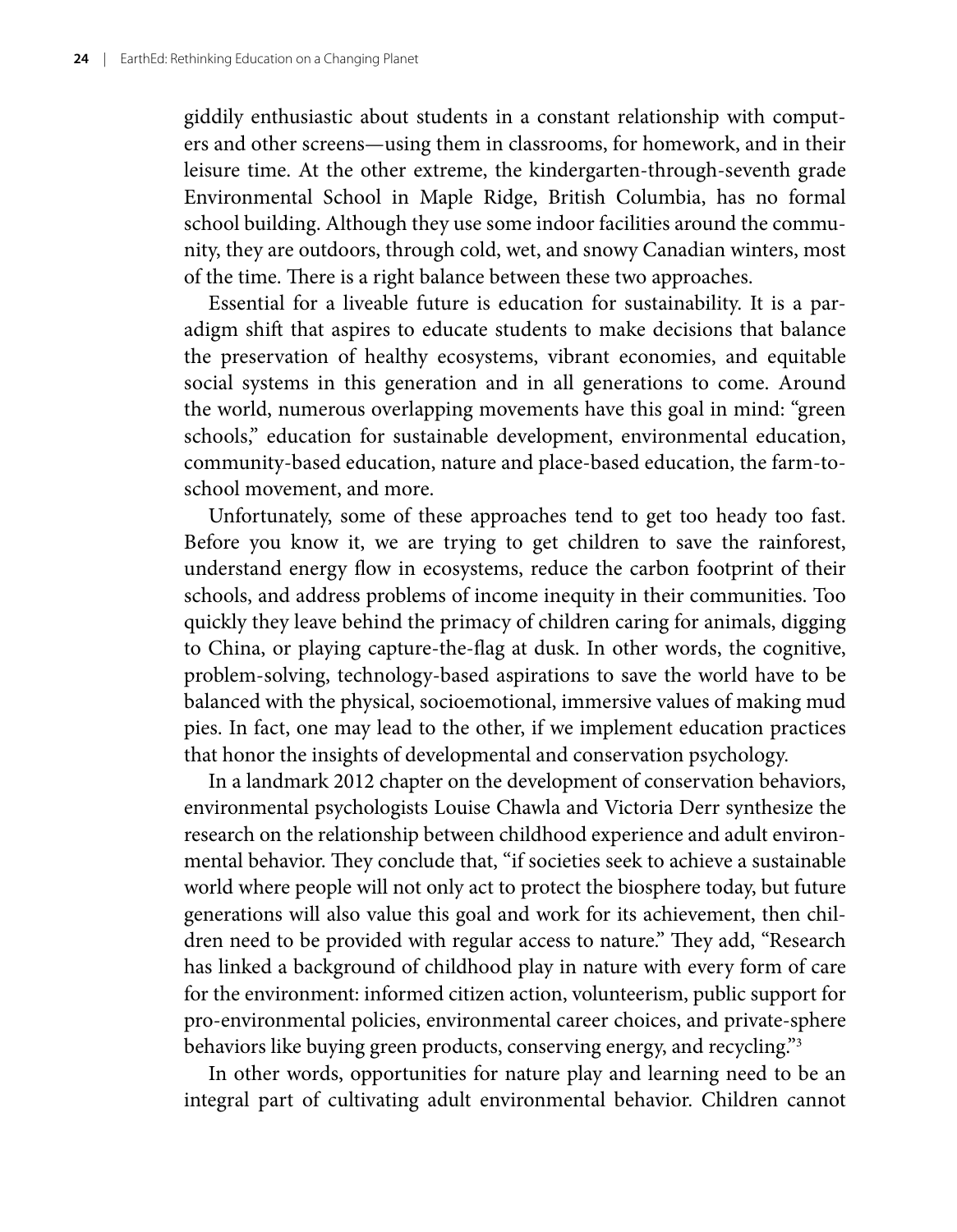just learn about the environment through virtual simulations; they need to get wet and dirty in order to fall in love with the Earth. Other factors become important later in the developmental trajectory. As Chawla and Derr explain, "In middle childhood and adolescence, young people need opportunities to extend their environmental knowledge and skills in more formal ways. In addition to a tapestry of nature in different spaces of their lives, children need people who can help them appreciate and understand what they find there."4

With these indications in mind, one can consider a developmental continuum of promising practices to connect children to nature in the twenty-first century: from early childhood, to elementary school, to middle and high school. If these practices are nurtured, they could shape a generation of young adults that are grounded in nature, selectively mature in their use of technology, and committed to environmental preservation.

#### Early Childhood: Immersion in Nature

As public schools in the United States and elsewhere have put greater emphasis on standardized testing, a counterpoint grassroots movement has arisen to "naturalize" early childhood programs. Since the original Earth Day in 1970, nature preschools have been growing steadily in the United States, and forest kindergartens have spread rapidly across Europe from their origins in Scandinavia. Although Denmark has conventional indoor early childhood programs, about 10 percent of the country's children participate in outdoor schools, and the older participants attend five days a week from 8:30 a.m. to 4:00 p.m. Germany has about one thousand forest kindergartens, and the schools also are popular in Australia, Japan, New Zealand, and Taiwan.

Parents of forest kindergartners appreciate this opportunity for immersion in the natural world. It is the antidote to the urbanization and antiseptic lives of many post-modern children. Early childhood programs offer an at-oneness with nature that constitutes the roots of empathy for ferns, hedgehogs, and wild places. Paul Doolan, a father who sent his daughter to a Swiss forest kindergarten (wonderfully documented in the film *School's Out: Lessons from a Forest Kindergarten*), articulates the unique quality of the experience:

For two years, my little girl went to kindergarten in the forest. Not a school in the forest, just the forest. No walls, no roof, no heating—only the forest, a few tools, and incredibly dedicated teachers. One day, she came home from a day of particularly vicious downpours, her feet inevitably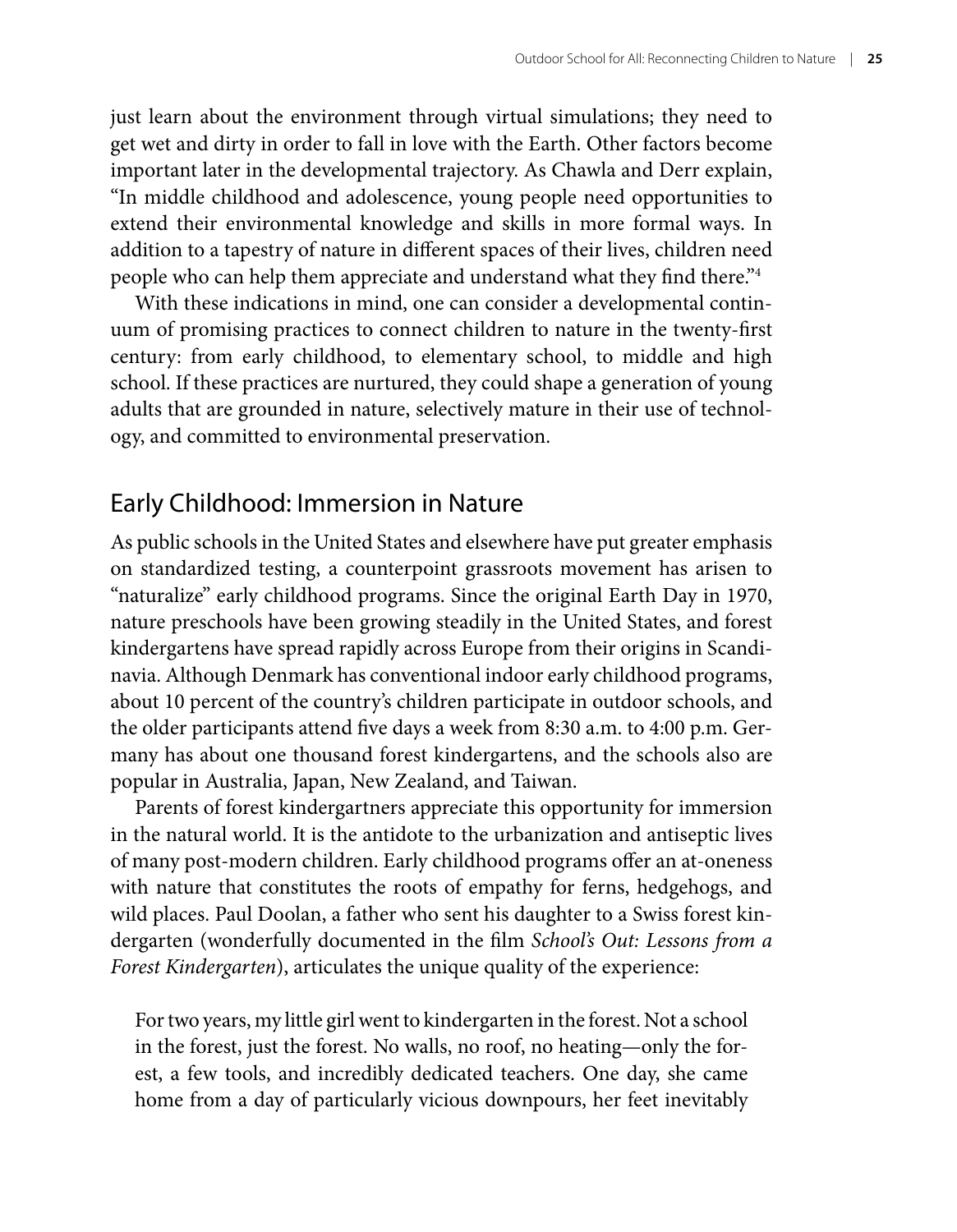soaked, her eyelashes caked in mud, her cheeks ruddy with the cold, and her eyes sparkling with fire, and I said to her it must have been tough being outside all morning in such weather. She looked at me in genuine incomprehension, looked out the window: "What weather?" she asked.<sup>5</sup>

Nature-based early childhood programs aspire to that old progressive education chestnut of balancing head, heart, and hands. Although most nature-



A preschool class snowshoes in below-freezing temperatures at Sherburne National Wildlife Refuge, Minnesota.

based programs share common aims—they honor the primacy of children immersed in nature, and they support self-directed play their different styles reflect the poles of teaching practices that we need to balance. Nature preschools, for example, work from a cognitive readiness mindset, which is reflected in the beautiful facilities, desks, and somewhat greater emphasis on formal literacy and numeracy, while getting kids outside for one-third to onehalf of the day. Forest kindergartens, meanwhile, embrace an ini-

tiative/resiliency mindset, with an emphasis on minimizing indoor facilities, being out in all weather, and giving children opportunities to solve problems on their own.

Advocates of nature-based early childhood are convinced that their approach provides a win-win solution. They contend that their children are cognitively well-prepared for formal schooling and are also healthier and bonded with nature in a way that will incline them toward conservation values and behaviors. They accomplish the same goals as conventional indoor programs, and more. A recent case study documents how the Chippewa Nature Preschool in Midland, Michigan, led parents to advocate for nature kindergarten in the local Bullock Creek public schools. The success of the nature kindergartens has led to the creation of nature first grades. Parents and administrators realize that children are happier, more engaged in school, and have increased vocabularies and science knowledge as a result of this change in teaching practice.<sup>6</sup>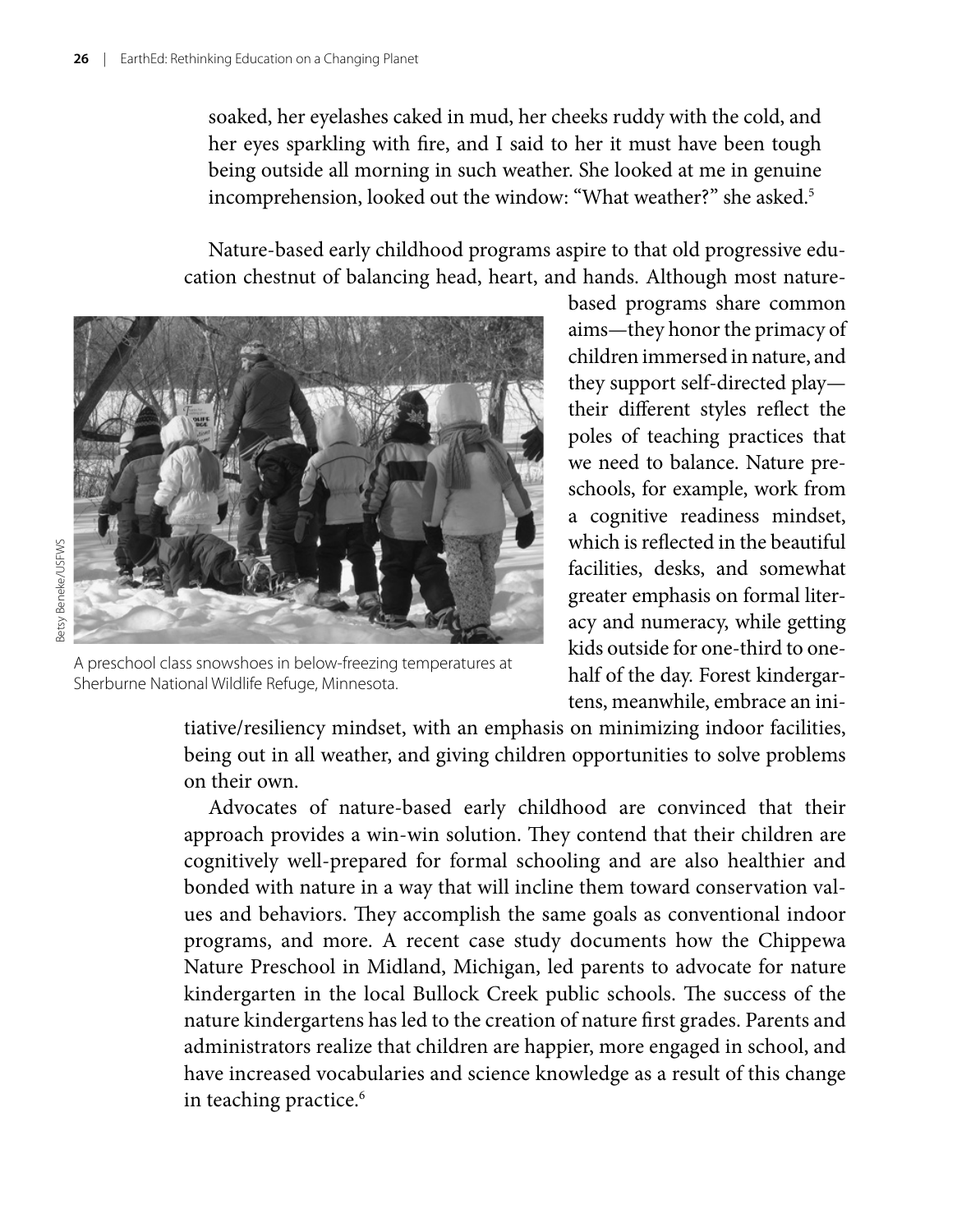A similar grassroots movement has emerged in the state of Vermont. After watching the *School's Out* video in 2012, two innovative teachers in the town of Quechee decided to do a Forest Day, one full day a week in the woods where students solve outdoors math problems, climb ledges and trees, and learn to identify local plants and animals. Today, dozens of Vermont schools have Forest Days programs. The North Branch Nature Center in the capital, Montpelier, supports these efforts and is in the process of providing year-round curriculum materials for similarly inclined teachers. All of this has happened under the radar, without state mandates or targeted funding. It is a backlash to the academification, digitalization, and indoorification of young children's lives.

#### Elementary Education: Exploration and Connection to Place

Whereas early childhood programs are about immersion in nature, elementary programs focus more on exploring the physical world, becoming adept in it, and connecting to the nearby natural and cultural worlds. The desire to venture beyond the bounds of one's yard and neighborhood has always been an inherent part of childhood and is well represented in children's literature. Christopher Robin explores the Hundred Acre Wood with Winnie the Pooh. Caddie Woodlawn runs wild with her brothers exploring the Wisconsin woods and rivers surrounding their farm. On all continents—from Sioux children in North America to iKung children in Africa—children historically have had freedom to roam. But this freedom has been curtailed as a result of urbanization, parental anxieties, and digitalization: it is now a rarity to hear a mother encouraging her children to explore outside all day and "be home by when the streetlights come on."

Insightful schools understand the physical and cognitive benefits of these natural childhood instincts and try to recreate these opportunities across the elementary grades. The Adventure Education curriculum at The College School of Webster Groves, near St. Louis, Missouri, is a perfect example of a sound developmental approach. Outdoor adventures begin in kindergarten with the annual Day in the Woods, when the children study pond water, climb hills, and complete a half-mile hike. The first graders' one-night camping trip in a county park includes a ten-foot rock climb, a creek exploration, and fossil hunting. The second graders begin cave explorations, and third graders embark on a three-day wilderness camping experience. In fourth and fifth grade, the students move back in time as well, participating in a historical reenactment of a pioneers camp at an old prairie homestead.7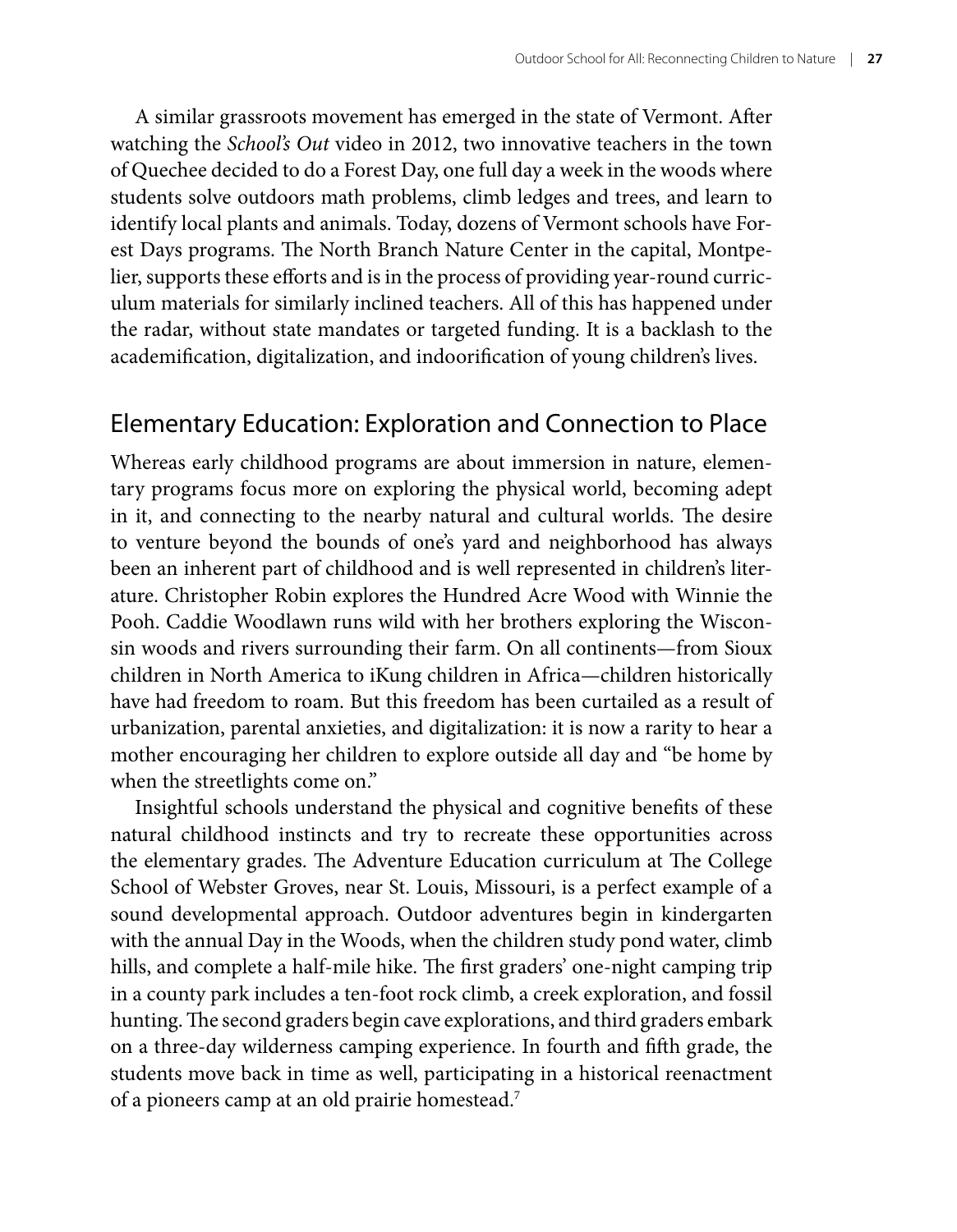An integral aspect of this "expanding horizons" approach is the development of traditional wilderness living skills. The camping movement in the United States at the beginning of the twentieth century exhorted boys and girls to get out into the open and heed nature's everlasting voice. Back then, the call to nature was a response to the rapid industrialization and deforestation in the later part of the nineteenth century. The creation of U.S. national parks and national forests marked the beginning of the conservation movement. Today, in the early twenty-first century, we are heeding the same call, yet we are now impelled to conserve not just nature, but also the connectedness between children and nature.

One promising sign is the quiet growth of nature mentoring programs. Whereas environmental education programs have a curricular and cognitive orientation toward teaching about food webs, nutrient recycling, and environmental problems, nature mentoring programs teach shelter construction, wild edibles, bow and arrow fabrication, and even basketweaving. After a Wilderness Youth Project program in Santa Barbara, California, one child enthused, "Three hours isn't enough for these trips. We should do five hours, we should do all day, we should do twenty-four hours. We should build forts and live out here." A certain gusto is developed in nature mentoring programs that can carry over into the classroom, reflecting a synthesis of both cognitive goals and the socioemotional/resilience goals of forest kindergartens.

In the United Kingdom, the forest kindergarten movement has morphed into the forest schools movement, extending to the elementary grades. Forest Schools Canada, with the same orientation, was founded in 2013, and interest in place-based education and forest schools is particularly strong in the province of British Columbia. The Davis Bay Elementary School north of Vancouver (motto: "Where the outdoors is in!") reflects a schoolwide commitment to a nature- and place-based curriculum. Students in the three multi-age classrooms—Hive K/1, Cocoon 1/2/3, and Rookery 3/4/5—spend as much as half of each day outside, engaged in activities such as writing poetry in the forest, doing beach cleanups, and digging clams.

Strawberry Vale Elementary in Victoria, British Columbia, is a good example of a school that has transformed its monoculture schoolyard over the past fifteen years with gardens, natural play structures, a pond, fruit trees and berry bushes, a shrub labyrinth, climbable ledges, rain gardens, and more. This emphasis on naturalized schoolyards, signified more broadly by the creation of the International School Grounds Alliance in 2011, suggests that schools are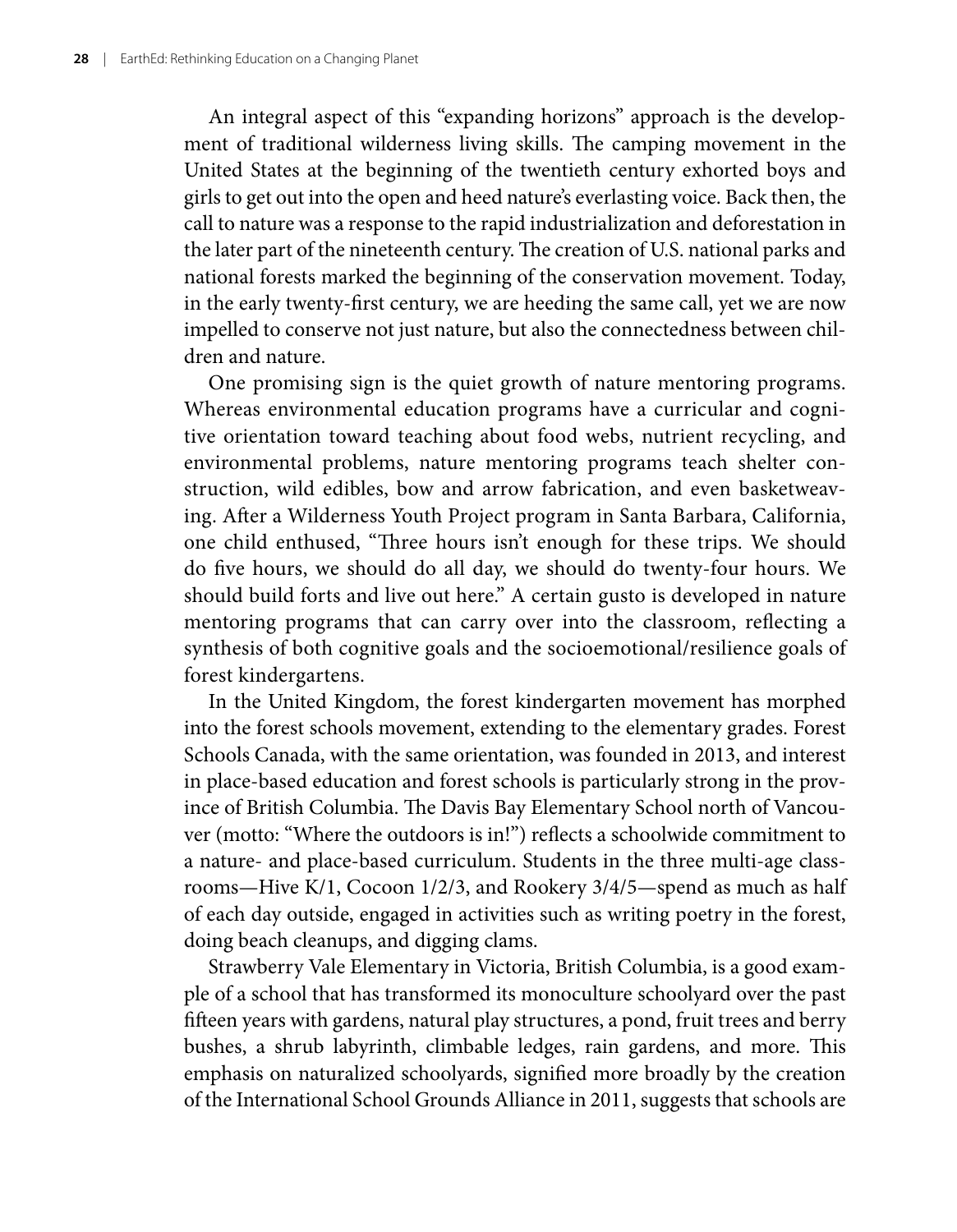opening their doors in recognition that the outdoors constitutes a significant component of the learning environment.

In Australia, bush schools are cropping up from coast to coast. A distinctive component of this approach is the acknowledgement of Indigenous ways of knowing and being in the landscape, based on a recognition that this was, first and foremost, Aboriginal land, and that students can learn from these First Peoples. Aboriginal elders are sought out to serve as mentors, and sites of spiritual significance are honored. As in forest schools at the elementary level, the emphasis moves from play to skills development and then to the development of literacy, numeracy, and other core curriculum content. At one bush school, after a shelter-building experience, students engaged in a complex mathematical problem-solving discussion about ratios, percentages, and surface area as they discussed building a larger shelter that they could use in the future.<sup>8</sup>

This same honoring of First Peoples is manifest at many Australian and Canadian professional development events for educators. Each event begins with the lead speaker stating*,* "I wish to acknowledge the ancestral, traditional, and unceded Aboriginal territories of the Coast Salish Peoples, and in particular, the Squamish, Musqueam, and Tsleil-Waututh First Nations in Metro Vancouver on whose territory we stand." This commitment to place is a core curricular principle at The STAR (Service To All Relations) School north of Flagstaff, Arizona, on the edge of the Navajo Reservation. This first completely off-the-grid, solar-powered school serves a population of Navajo and Hopi children and integrates a place-based curriculum with immersion in the cultural traditions of Native peoples.<sup>9</sup>

The Green School in Bali, Indonesia, synthesizes many of the same elements. Each class has vegetable and flower gardens, and the experiential learning process includes composting, worm farms, water conservation, lifecycles, and permaculture. The school embraces cultural traditions such as rice harvest festivals and Nyepi (Balinese New Year), and the teachers create projects in affiliation with community organizations such as Yayasan Senyum (Smile Shop) and the Bali Animal Welfare Association.<sup>10</sup>

This devolution away from a mandated, homogenized curriculum toward one that focuses on distinctive local places and cultures is a promising international phenomenon. Preservation of the firsthand experience of nature in childhood parallels the commitment to preserving fading languages in Ireland and the Amazon basin. Preserving the opportunities for firsthand experience in childhood creates the commitment and resilience to deal with challenging issues in later life.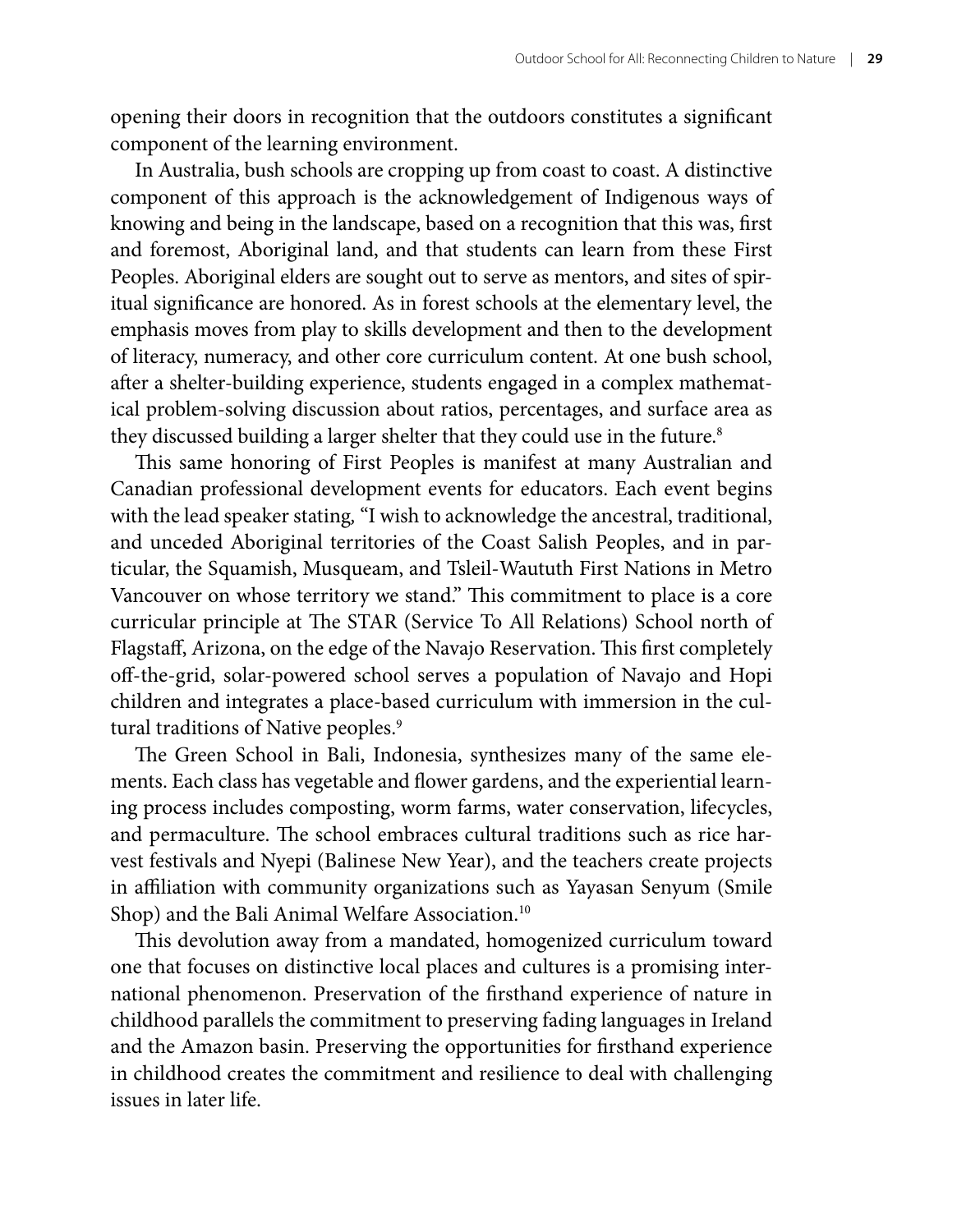#### Middle School and High School: Rites of Passage and Social Action

Connectedness with the natural world changes when children pass through puberty and enter adolescence. The free play of early childhood and the exploration of middle childhood need to be deepened with rite-of-passage experiences and then transformed into productive social action and the development of leadership skills in environmental activism. Adolescent nature experience is enhanced in affinity groups of peers with adult mentors who exemplify values of environmental behavior and nature preservation (think Scouts, 4-H Clubs, church youth groups, school green teams, and Outward Bound wilderness expeditions).

In the adventure curriculum at The College School near St. Louis, Missouri, sixth graders embark on a five-day wilderness trip in a national forest, complete with an overnight solo—a true rite of passage for many young adolescents. Seventh graders take part in an urban exploration where they use local transportation, sleep in churches, do community service, and delve into ethnic neighborhoods. By eighth grade, students travel to Okefenokee Swamp and the southern mountains for bicycling, canoeing, and orienteering.<sup>11</sup>

This movement from close and familiar in the early grades to distant and strange in later years accurately mirrors the developmental transitions unfolding in a child's psyche. The solo wilderness or urban experience for children around the age of puberty mirrors the timing of the rite of passage in many land-based traditional cultures. Adolescence is a time to forge oneself through physical challenges and to apply oneself in solving knotty social and environmental problems. Appalachian Mountain Club's Youth Opportunities Program does the same thing for inner-city youth of color. They provide training in backpacking, campfire cooking, rock climbing, and group safety, then take the youth on wilderness outings throughout northern New England. Rites of passage in the wilderness are an environmental justice issue: everyone should have access.<sup>12</sup>

Kroka, a wilderness education program in the state of New Hampshire, conducts a semester program that manifests many of these components. It is like a semester abroad for high school students, but it is in their wild backyards. One version of the trip begins in January at a base camp where the students make their own backpacks and sleeping bags, dry their own food, and learn cross-country skiing. They then ski the length of the Catamount Trail, with a solo winter camping experience toward the end. The students hunker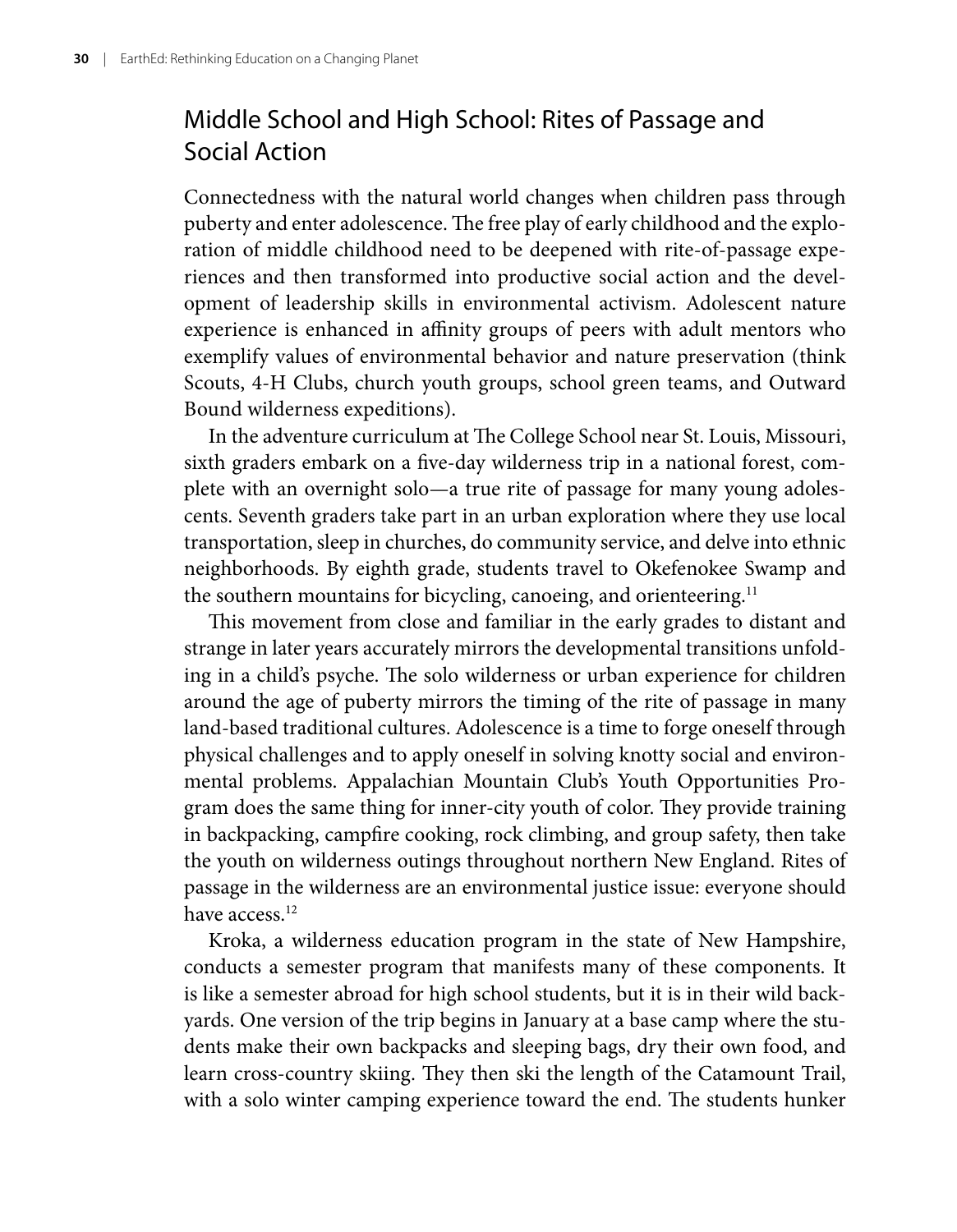down in northern Vermont to craft their own paddles and pack baskets. As the spring snowmelt comes, they paddle south and arrive back where they started in May. Along the way, they participate in service projects in towns along the Connecticut River.13

In Canada, the Rediscovery program for First Nations youth in British Columbia is founded on the idea of reviving fading Indigenous cultural traditions. Challenged by substance abuse, juvenile delinquency, and other forms

of family disruption, the local Native and non-Native communities set up a dynamic youth project in 1978 on the remote shores of the Queen Charlotte Islands (Haida Gwaii). Rediscovery staff, working with Haida Elders, open adolescents' eyes to a renewed contact with the land and heritage around them. As Canadian environmentalist David Suzuki comments: "Clearly, we need a renewed sense of Earth as home; belonging to the land, connected to all



Tenth-graders paddle a student-built canoe seventy kilometers on New England's Lake Champlain as part of an eight-day Kroka Odyssey Expedition during which they also study Homer.

other living things. Youngsters today have few, if any, opportunities to experience the enormity and beauty of the wilderness—Rediscovery offers them that." Similar programs have multiplied throughout Canada and have even been adapted by Indigenous peoples in Thailand.<sup>14</sup>

Ming Wei Koh, senior specialist for ecoliteracy at Pacific Resources for Education and Learning (PREL), brings this argument full-circle. At PREL, Koh develops climate change education projects, place-based teacher trainings, and curricula to build community resilience in island nations across the Pacific basin. Many of these islands are being inundated with rising seas, and their cultures are disappearing with their coastlines. As Koh explains, she is creating "place-based education that utilizes Indigenous and Western knowledges and pedagogical practices to improve ecoliteracy. Improving ecoliteracy . . . will lead to a personal relationship with nature and thus, care and nurturing of the land/ocean continuum."15

Koh's work illustrates the synthesis that exemplary educational initiatives should be striving for: integrating developmentally appropriate natural world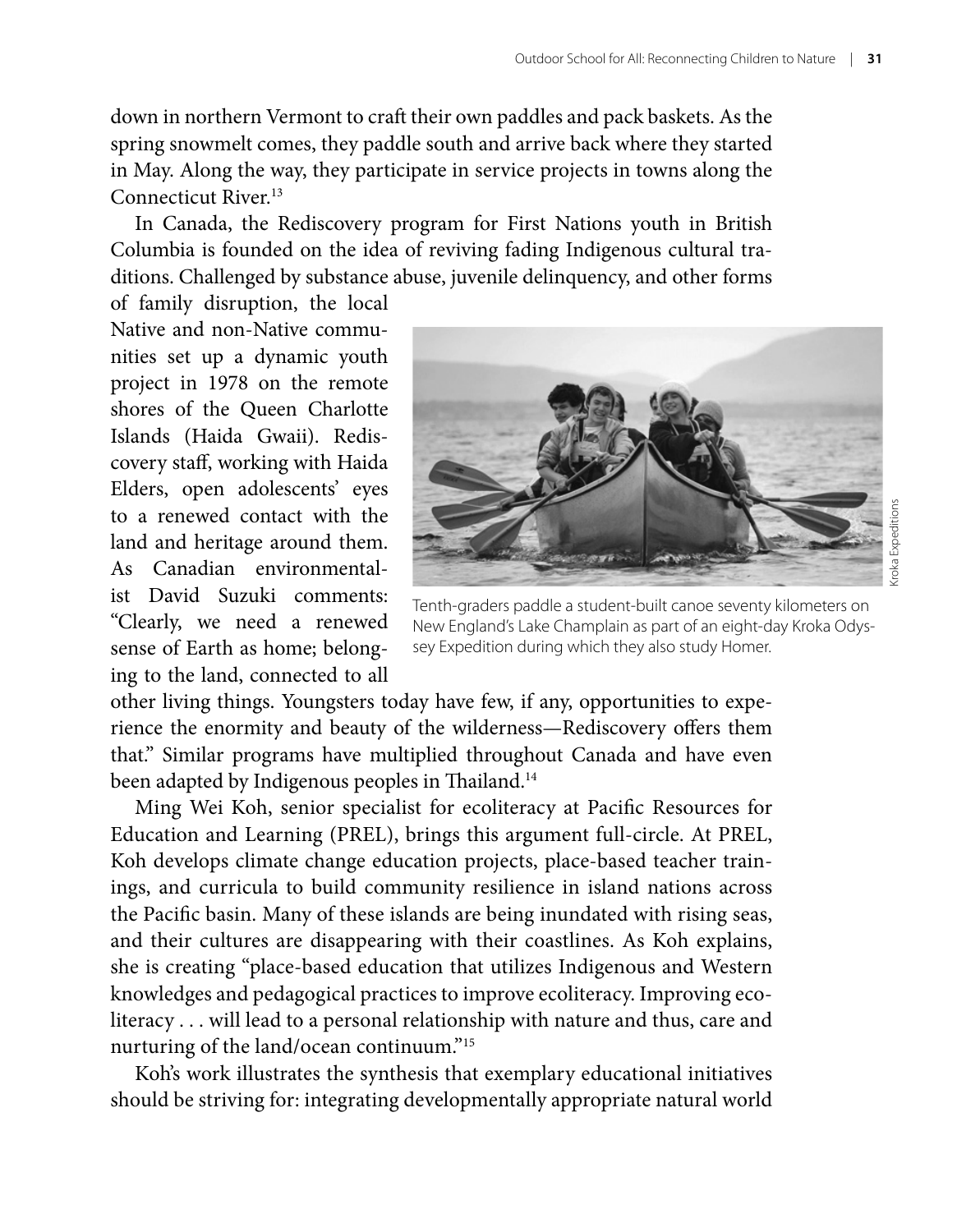challenges for adolescents with the honing of the concepts and skills that will help them solve current ecological problems. Some of the communities that she works with are living and reviving the art of traditional navigation, with apprentices watching and studying master navigators to learn more about the movements of the waves, birds, and stars. As Koh explains: "Transmission of knowledge in this way has been going on for generations. But recently, communities like Waan Aelõñ in Majel (Marshall Islands) and the Polynesian Voyaging Society (Hawai'i) are using traditional navigation and canoe building to address contemporary community needs: providing life skills for youth, perpetuating cultural practices, and bringing attention to our global need for sustainability."16

The crux of the rite-of-passage experience has always been to take the individual into the wilderness to both craft personal identity and transform the child into the socially responsible adult. In the Nootka tradition in British Columbia, initiates were dropped off in the ocean at night as girls to take a long swim back to shore. When they arrived after this ordeal, they emerged on the beach as women. This is what we should be striving for in adolescence: natural world encounters that develop the grit and resilience to be adult problem solvers in an uncertain world.

#### Outdoor School

In November 2016, Oregon voters approved a ballot initiative, known as Initiative 67 ("Outdoor School for All"), that would enable every fifth or sixth grader in the state to attend a weeklong, overnight outdoor school. Outdoor school is a decades-old tradition in Oregon, and more than 1 million schoolchildren have attended since 1957. Cost prevents some schools from participating, however, and the ballot initiative would make the program accessible to all. Program directors emphasize the value of scientific investigation in the curriculum, but they note that the more important component may be the social learning aspect—learning acceptance for those who are different, or bravery in the face of a first night away from family.<sup>17</sup>

The program appears to have long-lasting effects. According to one analysis, "[c]hildren who attend outdoor school in Multnomah County—especially boys, Asian students, and students whose first language is Spanish—are more likely to show up in school afterward." High school students who get to be outdoor counselors "report being more confident at public speaking, more interested in other volunteer opportunities, and even more likely to use conflict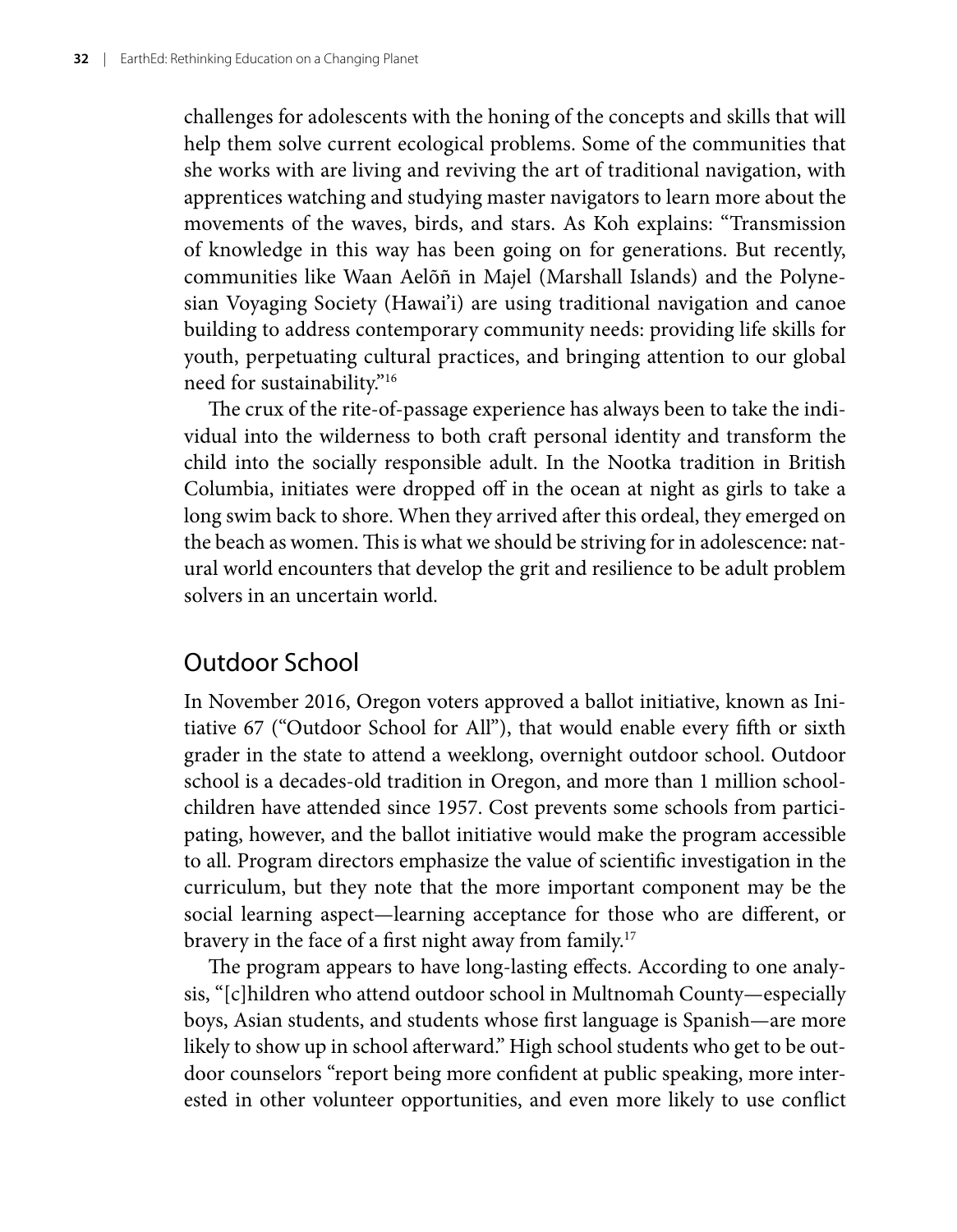mediation skills with their peers." One current middle school teacher who was a student and later a counselor at an outdoor school commented that during solo time, sitting and reflecting, he realized, "he wanted to stop acting out in class, stop picking fights with other kids, and choose a direction for his life." He was the first person in his family to go to college and is now a big advocate for Outdoors School for All. "It's not just a week outside," he says, "It's the chance of a lifetime."18

The Children & Nature Network, founded in the United States but now with membership on six continents, is a leading organization advocating for naturalizing children's lives. The network's Natural Families program supports the creation of Family Nature Clubs where parents and children get together regularly to visit local parks. And the new Cities Connecting to Nature initiative helps cities devise strategic plans for getting children outside. In Grand Rapids, Michigan, one of seven target cities, the Parks and Recreation Department, the Grand Rapids Public Schools, local nonprofit organizations, and the mayor are invigorating parks and playgrounds and creating outdoor learning labs.<sup>19</sup>

At the national level, the North American Association for Environmental Education and other advocacy groups have been successful in making environmental education and environmental literacy programs eligible for U.S. federal funds in the new Every Student Succeeds Act. This act provides funding for environmental education, professional development, and field-based service learning. The newly formed International Association of Nature Pedagogy aspires to the same kind of professional development and advocacy in Europe and Asia. The association's Erasmus project is examining nature education practices in Australia, the Czech Republic, England, and Scotland to articulate the different cultural heritages that shape practice in these diverse settings. The goal is to create video evidence and documentation of the benefits of learning in and with nature.20

What about going further and extending the one week that the Outdoor School for All initiative aspires to, and making it multiple weeks? Or having your child spend most of the day outside in a forest kindergarten? Maybe we can aspire to having elementary-age children spend one or even two days a week in an outdoor school, and then build in expeditions and rites of passage three times a year during middle school. What about regular opportunities to participate in ecological restoration, watershed monitoring, woodlot management, and daily farm chores during high school? Let's aspire to a world of twenty-first-century students that are both sophisticated in technology and rooted in the Earth.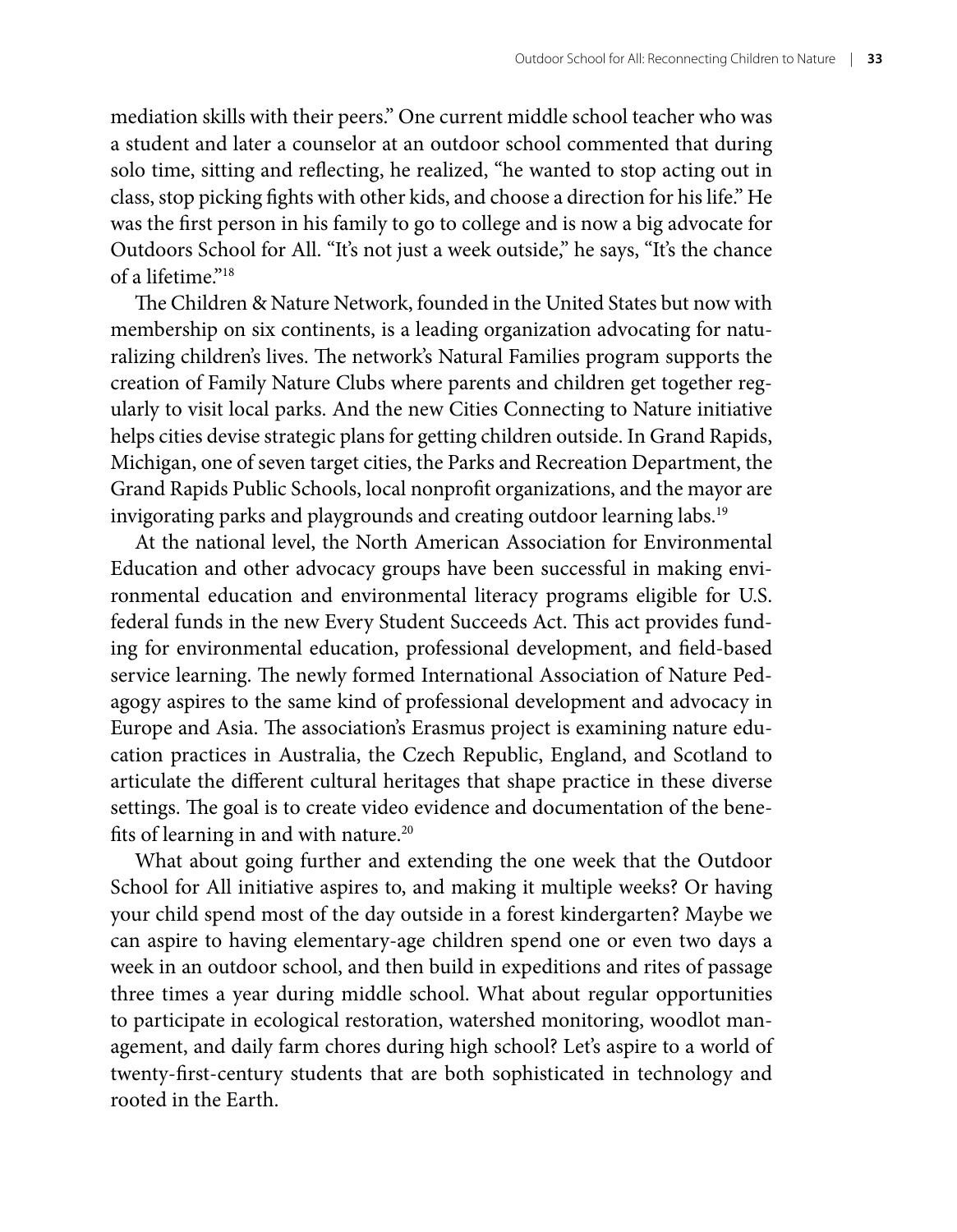36. College of the Atlantic, "Areas of Study," www.coa.edu/academics/areas-of-study.

37. American Association for the Advancement of Sustainability in Higher Education (AASHE), *Sustainable Campus Index: 2016 Top Performers & Highlights* (Philadelphia, PA: October 2016); Elisabeth B. Wall, "Appalachian Earns AASHE's Top Overall Sustainability Ranking," *Appalachian Magazine*, November 16, 2016; Appalachian State University, "Student Learning Outcomes," https://sd.appstate.edu/academics/internships/stu dent-learning-outcomes, viewed November 29, 2016.

38. Jennifer Washburn, *University Inc.: The Corporate Corruption of Higher Education* (New York: Basic Books, 2005); Michael Maniates, "Suddenly More Than Academic: Higher Education for a Post-Growth World," in Worldwatch Institute, *State of the World 2017.*

39. Jonathan Dawson and Hugo Oliveira, "Bringing the Classroom Back to Life," in Worldwatch Institute, *State of the World 2017.*

40. Daniel Hoornweg, Nadine Ibrahim, and Chibulu Luo, "Educating Engineers for the Anthropocene," in Worldwatch Institute, *State of the World 2017.*

41. Laura Lengnick, "New Times, New Tools: Agricultural Education for the Twenty-First Century," in Worldwatch Institute, *State of the World 2017.*

42. Joshua Farley, "Bringing the Earth Back into Economics," in Worldwatch Institute, *State of the World 2017.*

43. Andrew J. Hoffman, "The Evolving Focus of Business Sustainability Education," in Worldwatch Institute, *State of the World 2017*; Jessica Pierce, "Teaching Doctors to Care for Patient and Planet," in idem.

44. Michael K. Stone, "Ecoliteracy and Schooling for Sustainability," in Worldwatch Institute, *State of the World 2017.*

45. The Annie E. Casey Foundation, *Theory of Change: A Practical Tool for Action, Results and Learning* (Baltimore, MD: 2004).

46. Barbara Chow, "Policy as Opportunity – Your Best and Worst Friend," video, February 15, 2012, https://www .youtube.com/watch?time\_continue=17&v=zMfmvJ1feCw; United Nations Educational, Scientific and Cultural Organization, *National Journeys Towards Education for Sustainable Development 2013* (Paris: 2013).

47. United Nations Sustainable Development Goals, "Goal 4: Ensure Inclusive and Quality Education for All and Promote Lifelong Learning," www.un.org/sustainabledevelopment/education.

48. Erik Assadourian, "The Future of Education: A Glimpse from 2030," in Worldwatch Institute, *State of the World 2017.*

#### Chapter 2. Outdoor School for All: Reconnecting Children to Nature

1. Victoria J. Rideout, Ulla G. Foehr, and Donald F. Roberts, *Generation M2 : Media in the Lives of 8- to 18-Year-Olds* (Menlo Park, CA: Kaiser Family Foundation, January 2010), 2.

2. David Sobel, *Childhood and Nature: Design Principles for Educators* (Portland, ME: Stenhouse Publishers, 2008), 114.

3. Louise Chawla and Victoria Derr, "The Development of Conservation Behaviors in Childhood and Youth," in Susan Clayton, ed., *Oxford Handbook of Environmental and Conservation Psychology* (Oxford, U.K.: Oxford University Press, 2012), 30–31.

4. Ibid.

5. "School's Out: Lessons from a Forest Kindergarten," a film directed by Lisa Molomot and produced by Rona Richter, 2014, www.bullfrogfilms.com/catalog/school; Rosemary Bennett, "If You Go Down to the Woods Today,"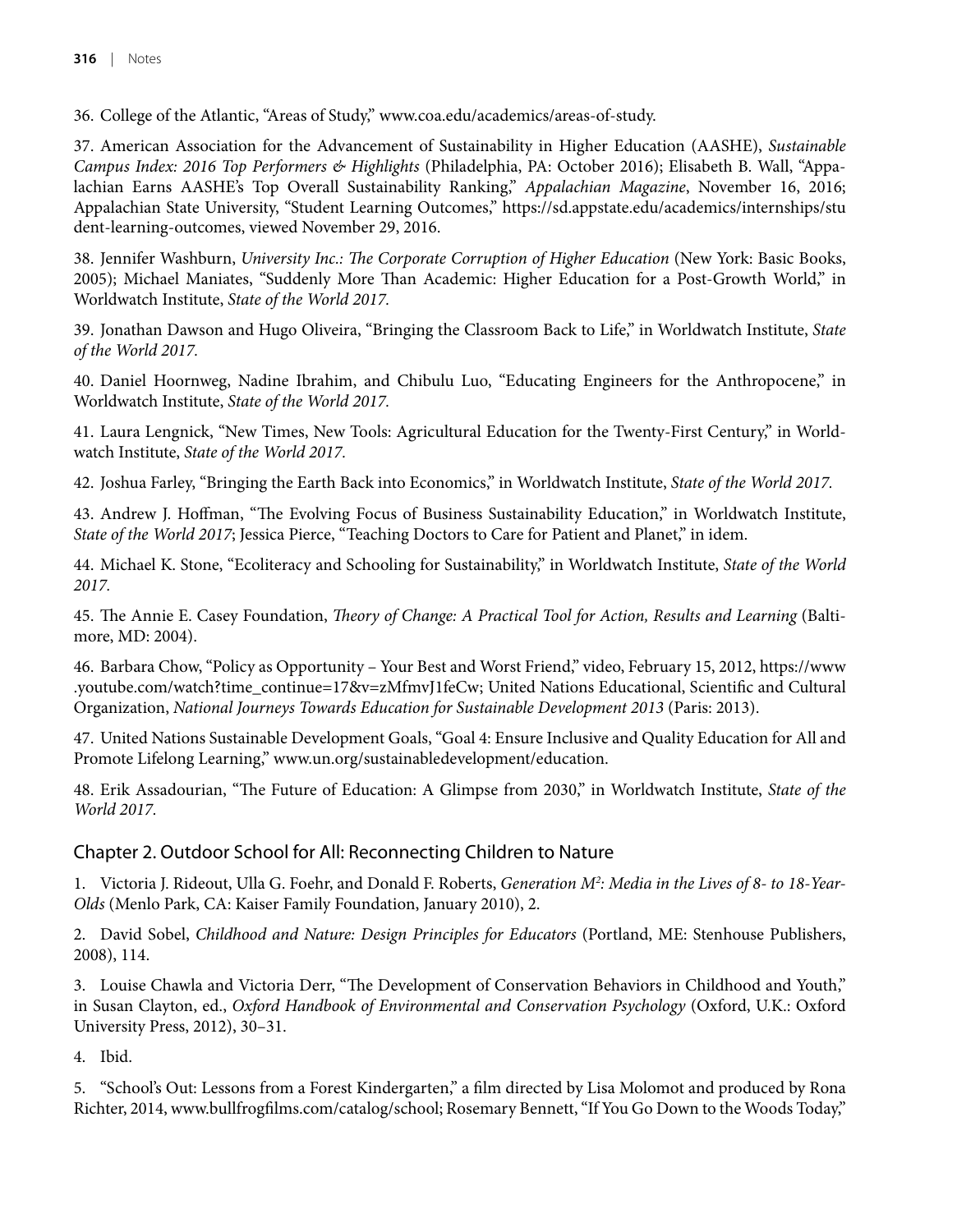*The Times* (London), October 6, 2009.

6. David Sobel and Rachel Larimore, *Nature Cements the New Learning: A Case Study of Expanding a Naturebased Early Childhood Program from Preschool into the K–5 Curriculum in Public Schools in Midland, Michigan*  (Keene, NH: Antioch University New England, June 2016).

7. David Sobel, *Place-based Education: Connecting Classrooms and Communities*, Nature Literacy Monograph Series #4 (Great Barrington, MA: The Orion Society, 2013), 30–31.

8. Niki Buchan, "Bush School—Nature Education in Australia," Precious Childhood Blog, May 1, 2012.

9. "Acknowledgement of Traditional Aboriginal Territory in British Columbia," Safe Harbor—Respect for All Blog, April 18, 2014; STAR School website, www.starschool.org.

10. Green School website, www.greenschool.org.

11. The College School, "Adventure Education," www.thecollegeschool.org/about-tcs/forward-thinking-education /adventure.

12. Appalachian Mountain Club, "Youth Opportunities Program," www.outdoors.org/youth-programs/youth -opportunities-program.

13. Kroka Expeditions, "Welcome to the Kroka Semester Program," www.kroka.org/semester/semester\_over view.shtml.

14. Rediscovery website, http://rediscovery.org.

15. Ming Wei Koh, "Place-based Education *Is* Education for Sustainability," in *Educating for Sustainability: Case Studies from the Field PreK-12* (Shelburne, VT: Shelburne Farms Sustainable School Project, 2016), 1.

16. Ibid., 40.

17. Lilian Mongeau, "Oregon Asks, What If Camp Were Part of School?" *Christian Science Monitor*, August 6, 2016.

18. Ibid.

19. Children & Nature Network website, www.childrenandnature.org; National League of Cities, "Cities Connecting Children to Nature," www.nlc.org/find-city-solutions/institute-for-youth-education-and-families/youth -and-young-adult-connections/cities-connecting-children-to-nature; Lauren Fay Carlson, "A Breath of Fresh Air: City of Grand Rapids Aims to Reconnect Children with Nature," Rapid Growth, October 6, 2016.

20. North American Association for Environmental Education website, https://naaee.org; U.S. Department of Education, "Every Student Succeeds Act (ESSA)," www.ed.gov/essa?src=rn; International Association of Nature Pedagogy, "Summary of Erasmus Project," www.naturepedagogy.com/erasmus.

#### Chapter 3. Ecoliteracy and Schooling for Sustainability

1. Michael K. Stone, "Solving for Pattern: The STRAW Project," *Whole Earth* (Spring 2001): 78.

2. Ibid.

3. Quoted in Laurette Rogers, *The California Freshwater Shrimp Project: An Example of Environmental Project-Based Learning* (Berkeley, CA: Heyday Books, 1996), 31.

4. As Michael Pollan has observed: "The word 'sustainability' has gotten such a workout lately that the whole concept is in danger of floating away on a sea of inoffensiveness. Everybody, it seems, is for it—whatever 'it' means" (Michael Pollan, "Our Decrepit Food Factories," *New York Times Magazine,* December 16, 2007). For a discussion of ongoing efforts to develop standards for education for sustainability, see the *Journal of Sustainability*